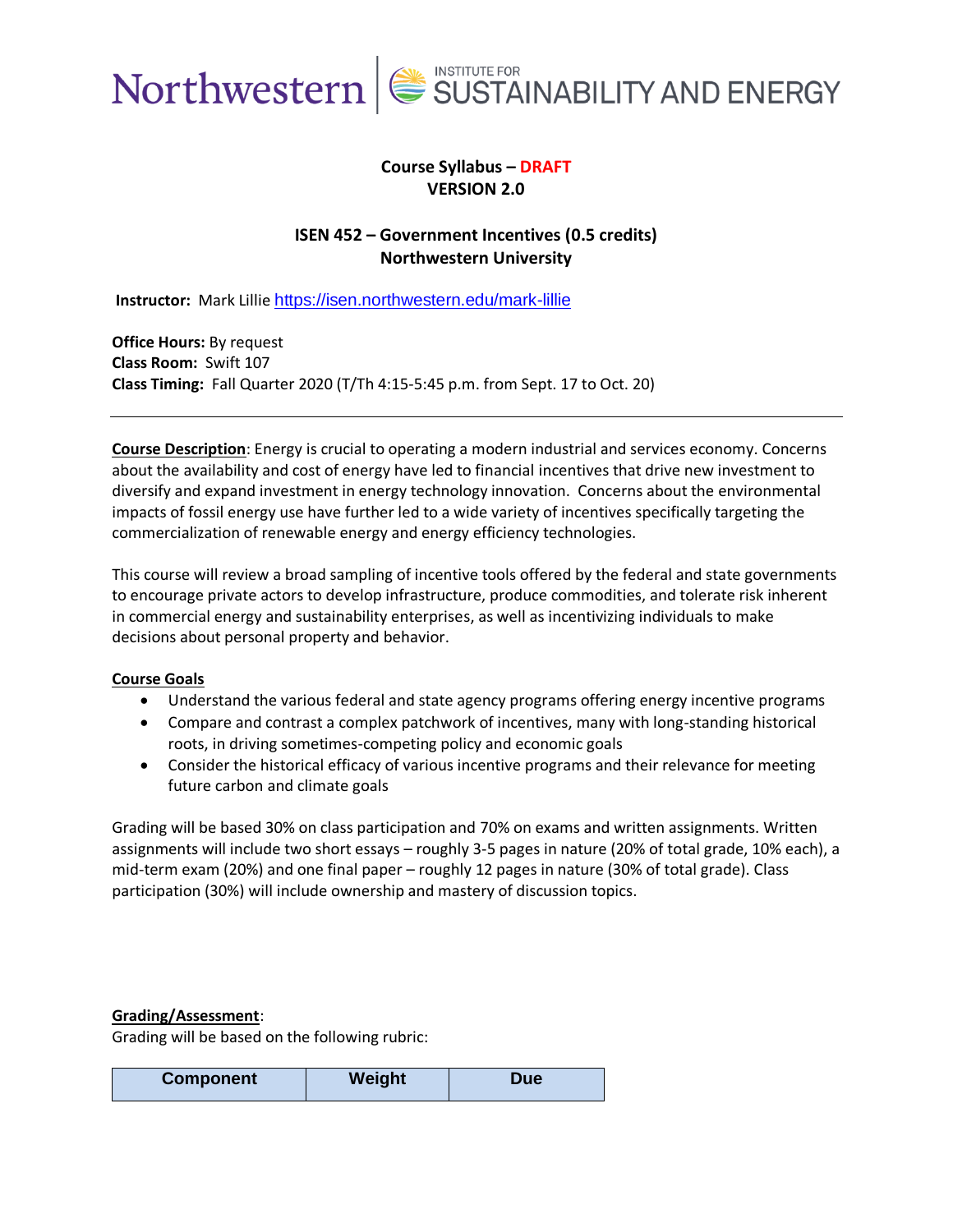

| Midterm                    | 20% | <b>TBD</b> |
|----------------------------|-----|------------|
| Papers (x2)                | 20% | Weeks 1-4  |
| <b>Final Paper</b>         | 30% | Week 5     |
| <b>Class Participation</b> | 30% | Ongoing    |

#### **Grading Policy:**

Grades will be assigned based on all the work you have completed during the semester following the traditional practice of A=90-100, B=80-89, C=70-79, D=60-69, F<60.

| <b>Letter Grade</b> | Percentages   | <b>Letter Grade</b> | Percentages   |
|---------------------|---------------|---------------------|---------------|
| $\overline{A}$      | $93 - 100 %$  | C+                  | 77 - 79.9 %   |
| А-                  | $90 - 92.9 %$ |                     | 70 - 76.9%    |
| B+                  | $87 - 89.9 %$ |                     | $60 - 69.9 %$ |
| B                   | $83 - 86.9 %$ |                     | <60%          |
| В-                  | $80 - 82.9%$  |                     |               |

## **Course Readings:**

- Congressional Research Service (Mar. 2019): "[The Value of Energy Tax Incentives for Different](https://fas.org/sgp/crs/misc/R44852.pdf)  [Types of Energy Resources](https://fas.org/sgp/crs/misc/R44852.pdf)"
- Congressional Research Service (Aug. 2020): "Renewable Energy and Energy Efficiency Incentives: A Summary of Federal Programs" <https://fas.org/sgp/crs/misc/R40913.pdf>
- American Energy Innovation Council (Nov. 2018): "Energy Innovation: Fueling America's Economic Engine – [a case for increased federal R&D spending](http://americanenergyinnovation.org/2018/11/energy-innovation-fueling-americas-economic-engine/)"
- Vox (Sep. 2019): "[The climate change policy with the most potential is the most neglected](https://www.vox.com/energy-and-environment/2019/7/11/20688611/climate-change-research-development-innovation)"
- Bipartisan Policy Center (Aug. 2019): "[Financing Novel Energy Technologies: How the Loan](https://bipartisanpolicy.org/blog/financing-novel-energy-technologies-how-the-loan-programs-office-advances-american-competitiveness/)  [Programs Office Advances American Competitiveness](https://bipartisanpolicy.org/blog/financing-novel-energy-technologies-how-the-loan-programs-office-advances-american-competitiveness/)"
- Department of Energy: "[Solyndra Fact Sheet](https://www.energy.gov/key-facts-solyndra-solar)"
- Resources for the Future (Aug. 2019): "[Social Cost of Carbon 101](https://www.rff.org/publications/explainers/social-cost-carbon-101/)"
- Department of Energy: "[Property Assessed Clean Energy Programs](https://www.energy.gov/eere/slsc/property-assessed-clean-energy-programs)"
- SEIA (Dec. 2019): "[Nearly All Americans Want Congress to Extend Clean Energy Tax Incentives](https://www.seia.org/news/new-poll-nearly-all-americans-want-congress-extend-clean-energy-tax-incentives)"

## *Supplemental Reading List*

• NC Clean Energy Technology Center: Database of State Incentives for Renewables & Efficiency [\(DSIRE\)](https://www.dsireusa.org/)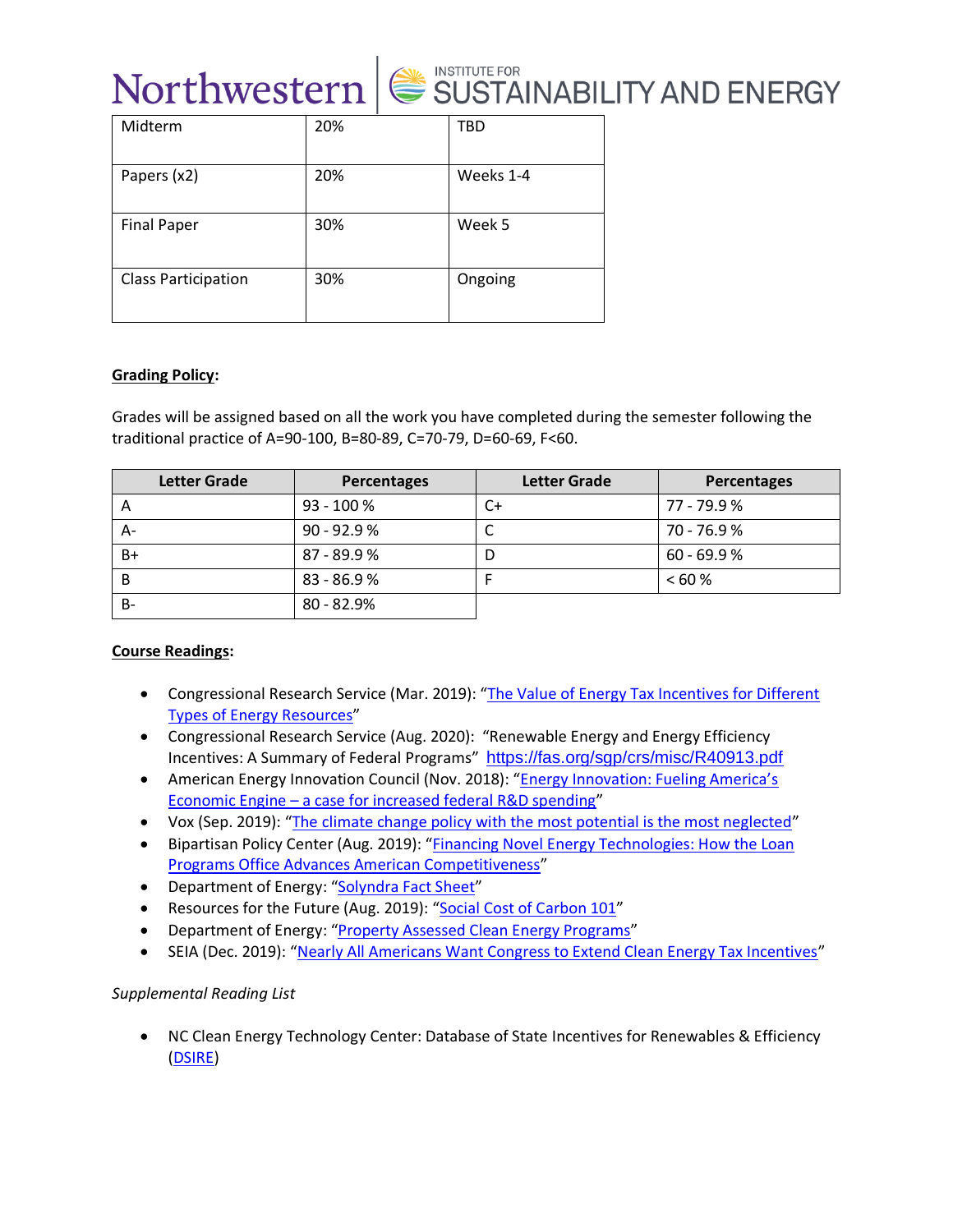



# **CLASS OUTLINE**

| <b>Weekly Topic</b>                                                                        | <b>Description</b>                                                                                                                                                                                                                                                                                                                                               | <b>Required Reading</b>                                                                                                                                                                                                                                                                                                                     |
|--------------------------------------------------------------------------------------------|------------------------------------------------------------------------------------------------------------------------------------------------------------------------------------------------------------------------------------------------------------------------------------------------------------------------------------------------------------------|---------------------------------------------------------------------------------------------------------------------------------------------------------------------------------------------------------------------------------------------------------------------------------------------------------------------------------------------|
|                                                                                            |                                                                                                                                                                                                                                                                                                                                                                  | & Possible                                                                                                                                                                                                                                                                                                                                  |
|                                                                                            |                                                                                                                                                                                                                                                                                                                                                                  | <b>Speakers</b>                                                                                                                                                                                                                                                                                                                             |
| 1: Overview of<br><b>Incentives Across the</b><br><b>Energy Landcapes</b><br>9/17 and 9/22 | Comparing timescale and scope of<br>$\bullet$<br>active/inactive energy subsidies<br>How incentives reflect/advance policy choices<br>٠<br>Overview of pertinent laws/regulation<br>$\bullet$<br>Energy Policy Act (2005)<br>$\circ$<br>Energy Independence and Security Act<br>$\circ$<br>(2007)<br>American Recovery and Reinvestment Act<br>$\circ$<br>(2009) | Congressional<br><b>Research Service</b><br>(Mar. 2019 / Aug.<br>2020)<br>(summarizing<br>relevant federal<br>incentive<br>programs and<br>related tax issues)<br>9/17: Peter<br>Roskam, former<br><b>Member of</b><br>Congress; Partner,<br><b>Sidley Austin</b><br>https://www.sidle<br>y.com/en/people/r<br>/roskam-peter-j<br>9/22: Bob |
|                                                                                            |                                                                                                                                                                                                                                                                                                                                                                  |                                                                                                                                                                                                                                                                                                                                             |
|                                                                                            |                                                                                                                                                                                                                                                                                                                                                                  |                                                                                                                                                                                                                                                                                                                                             |
|                                                                                            |                                                                                                                                                                                                                                                                                                                                                                  | <b>Ellis</b>                                                                                                                                                                                                                                                                                                                                |
|                                                                                            |                                                                                                                                                                                                                                                                                                                                                                  | https://www.kirkla<br>nd.com/lawyers/f/<br>fleishman-robert-<br>s                                                                                                                                                                                                                                                                           |
| 2: Tax code, direct                                                                        | <b>Tax incentives</b><br>$\bullet$                                                                                                                                                                                                                                                                                                                               | <b>American Energy</b>                                                                                                                                                                                                                                                                                                                      |
| investment, and                                                                            | Cost accounting (e.g. drilling cost<br>$\circ$                                                                                                                                                                                                                                                                                                                   | <b>Innovation Council</b>                                                                                                                                                                                                                                                                                                                   |
| <b>RDD&amp;D</b> grant funding                                                             | reductions, depreciation and percentage                                                                                                                                                                                                                                                                                                                          | (Nov. 2018) (R&D                                                                                                                                                                                                                                                                                                                            |
|                                                                                            |                                                                                                                                                                                                                                                                                                                                                                  |                                                                                                                                                                                                                                                                                                                                             |
| 9/24 and 9/29                                                                              | $\circ$                                                                                                                                                                                                                                                                                                                                                          |                                                                                                                                                                                                                                                                                                                                             |
|                                                                                            |                                                                                                                                                                                                                                                                                                                                                                  |                                                                                                                                                                                                                                                                                                                                             |
|                                                                                            |                                                                                                                                                                                                                                                                                                                                                                  |                                                                                                                                                                                                                                                                                                                                             |
|                                                                                            |                                                                                                                                                                                                                                                                                                                                                                  |                                                                                                                                                                                                                                                                                                                                             |
|                                                                                            | depletion)<br>Tax credits (e.g. ITC/PTC, foreign tax<br>credit)<br>Entity structures (e.g. MLP)<br>$\Omega$<br>Direct Expenditure: Research, Development,<br><b>Demonstration, and Deployment</b>                                                                                                                                                                | <b>Fleishman, Energy</b><br>& Infrastructure<br>Partner, Kirkland &<br>challenges in<br>energy sector and<br>need for federal<br>investment)                                                                                                                                                                                                |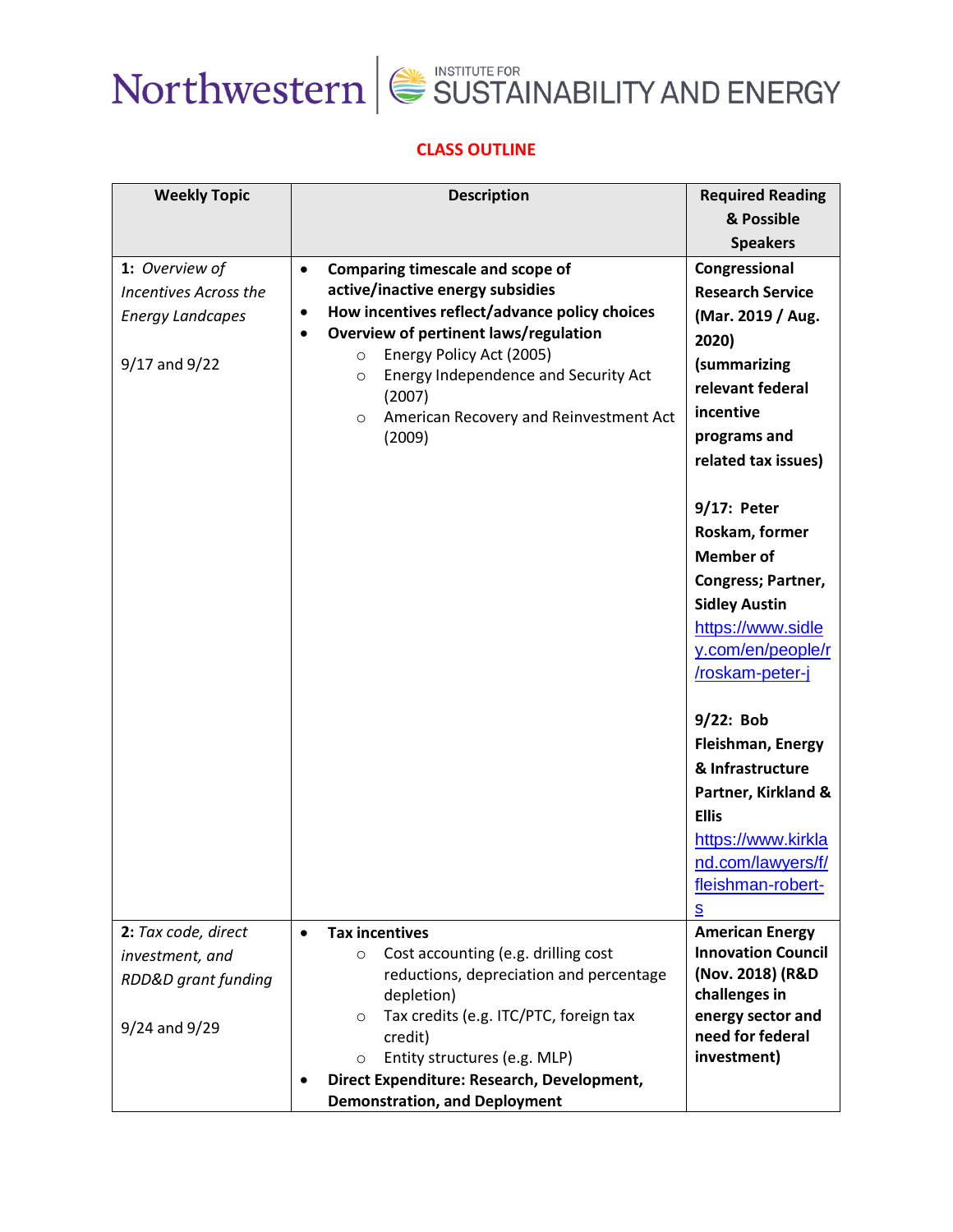| SUSTAINABILITY AND ENERGY<br>Northwestern |                                                                                                                                                           |                                                                                                                                                                                |  |
|-------------------------------------------|-----------------------------------------------------------------------------------------------------------------------------------------------------------|--------------------------------------------------------------------------------------------------------------------------------------------------------------------------------|--|
|                                           | Basic and applied research funding<br>$\circ$<br>SBIR/STTR<br>$\circ$<br>Demonstration project support<br>$\circ$<br><b>Mission Innovation</b><br>$\circ$ | Vox (Sep. 2019)<br>(clean energy<br><b>R&amp;D)</b>                                                                                                                            |  |
|                                           |                                                                                                                                                           | 9/24: Scott<br>Cockerham,<br><b>Renewable Energy</b><br><b>Tax Partner,</b><br><b>Kirkland &amp; Ellis</b><br>https://www.kirkla<br>nd.com/lawyers/c<br>/cockerham-scott-<br>W |  |
|                                           |                                                                                                                                                           | 9/29: Christine<br>Harada, former<br><b>Chief Federal</b><br><b>Sustainability</b><br>Officer, CEQ                                                                             |  |
|                                           |                                                                                                                                                           | https://www.linke<br>din.com/in/christi<br>ne-j-harada/                                                                                                                        |  |
|                                           |                                                                                                                                                           | PDF<br><b>Bio Christine Harada</b><br>20200901.pdf                                                                                                                             |  |
| 3: Managing risk<br>$10/1$ and $10/6$     | <b>Risk Insurance</b><br>$\bullet$<br>Loan Guarantees (domestic; LPO and foreign;<br>OPIC/EXIM)<br><b>Public-Private Partnership</b><br>$\bullet$         | <b>Bipartisan Policy</b><br><b>Center (Aug. 2019)</b><br>(DOE Loan<br><b>Programs Office)</b>                                                                                  |  |
|                                           |                                                                                                                                                           | <b>DOE Solyndra Fact</b><br><b>Sheet</b>                                                                                                                                       |  |
|                                           |                                                                                                                                                           | 10/1: Tim Unruh,<br>former Deputy<br><b>Assistant</b>                                                                                                                          |  |
|                                           |                                                                                                                                                           | Secretary, DOE<br>https://www.linke<br>din.com/in/timoth<br>y-unruh-895a135/                                                                                                   |  |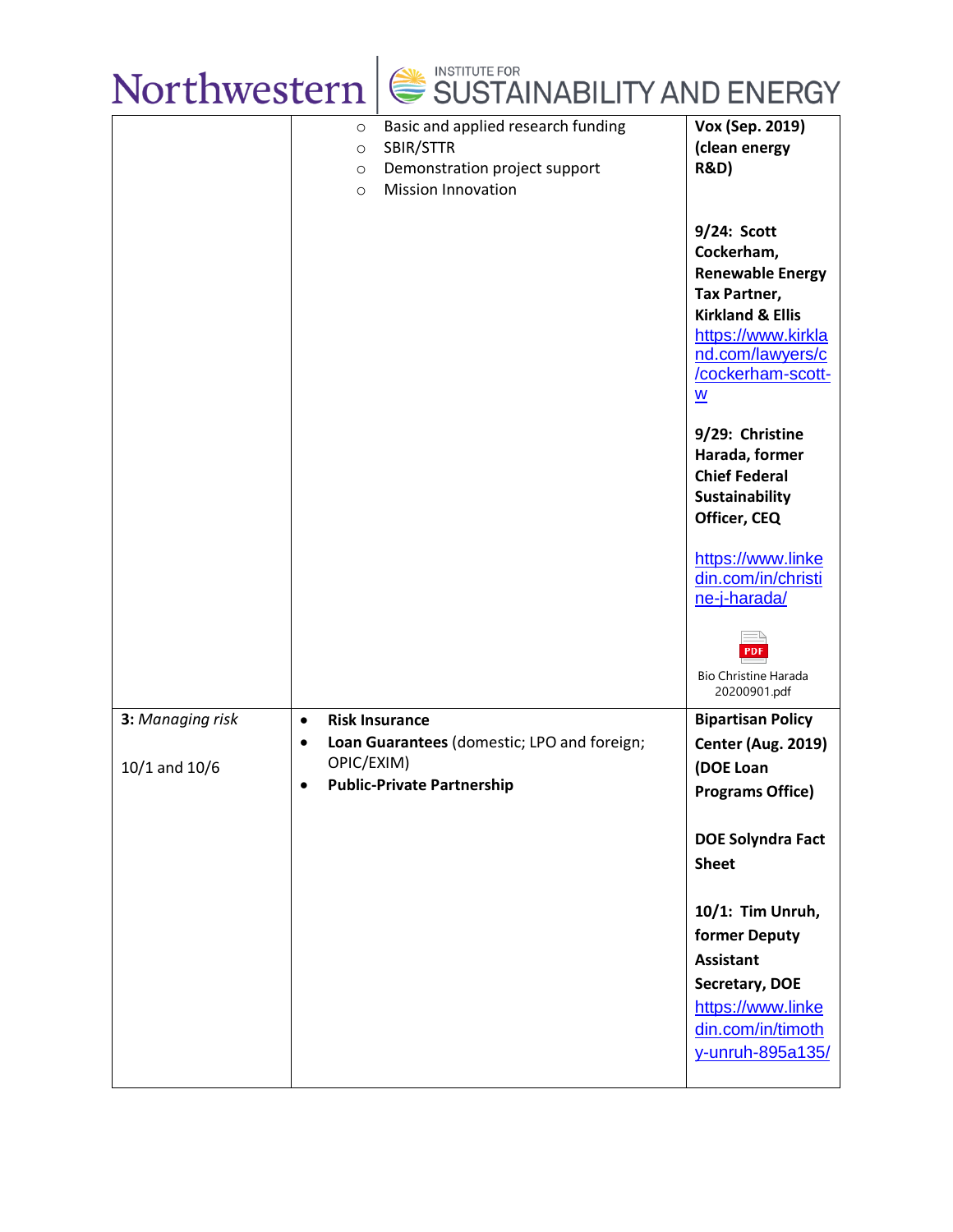

|  | ____<br>PDF         |
|--|---------------------|
|  | Unruh Bio Short.pdf |
|  |                     |
|  |                     |
|  |                     |